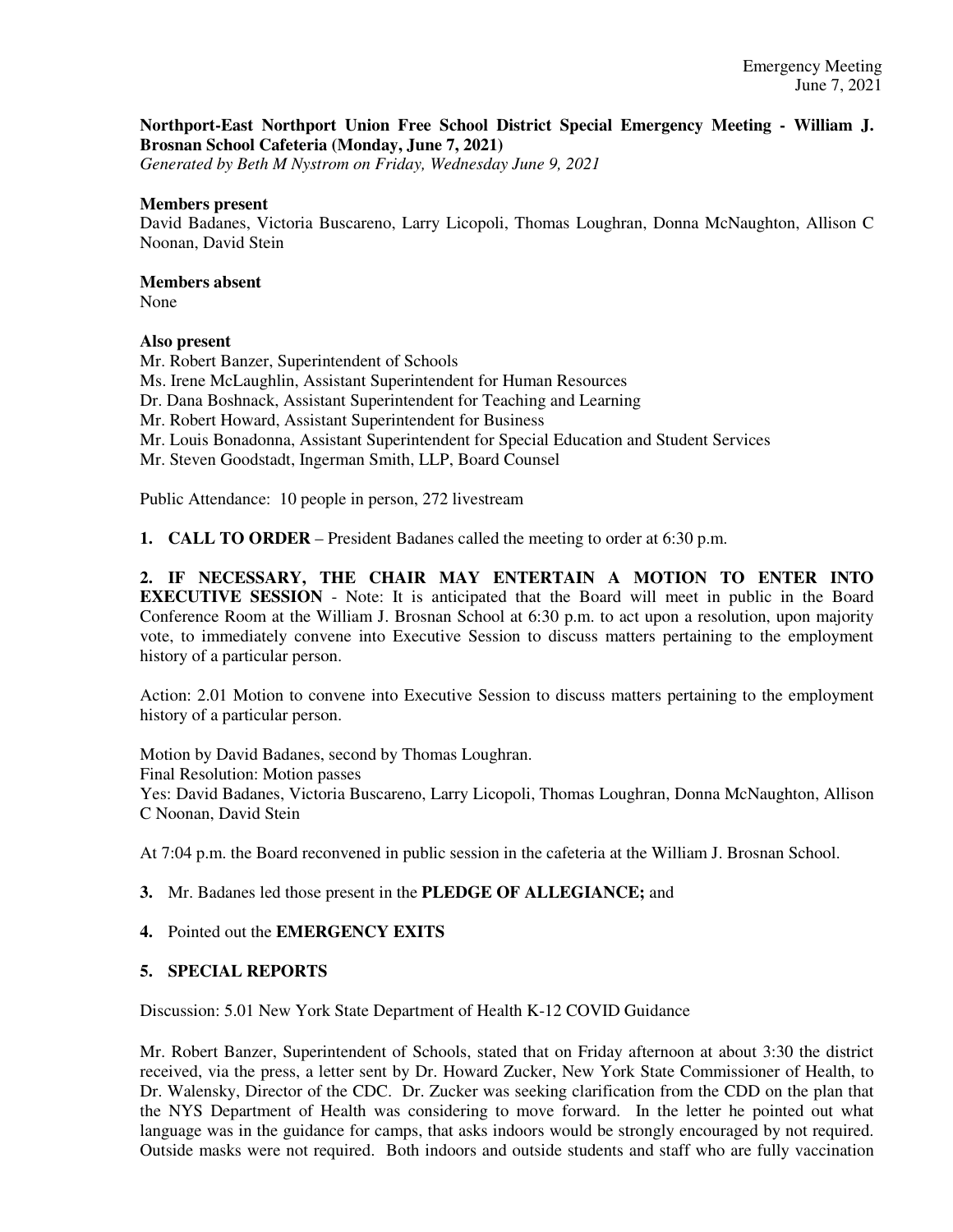did not need to wear a mask. Both schools and camps had the authority to make tighter restrictions. There was confusion in interpreting the last line of Dr. Zucker's letter, which stated that plan was to make guidance effective on Monday, June  $7<sup>th</sup>$ . There were many inquiries over the weekend about getting clarification and to get to the bottom of this and what it meant to school districts. Mr. Banzer stated that he received a lot of information and some clarification from the New York State Education Department yesterday. The State Education Department statement was included in a letter sent to the community today which included further guidance from the New York State Department of Health.

Mr. Banzer stated that students and adults are no longer required to wear masks outdoors and based on the response from the CDC, there is no change to the indoor mask requirement. The district will continue to follow state and local guidance. Mr. Banzer stated they know it is hot and they are monitoring that in each building. They are reinforcing frequent mask breaks and water breaks.

Mr. Banzer wanted to make sure the community was aware of the last information regarding masks. The district will adopt the no masks outdoors and will continue to follow guidance for indoors.

There was a discussion by the Board regarding the CDC and NYSDOH guidelines with regards to wearing masks in schools. The Board received many emails regarding this but the Board takes an oath to follow to constitution of the State of New York and follow the laws. The Board thanked the Superintendent and administration for all the work through the past few days and all the work through the entire experience for the last year and a half. The Board discussed giving more consistent mask breaks to the students.

In response to a question about the consequences of not following the CDC and NYSDOH guidance, Mr. Banzer stated that the districts were told they could be subject to fines and the possibility that State Aid could be withheld, and it could go as far as closing buildings.

Mr. Steven Goodstadt, Board Counsel, stated that the three schools that made the decision to allow students to not wear masks inside reverted back their decisions. Mr. Goodstadt stated that Chapter 23 of the Laws gave the Governor the authority to issue executive orders. Executive Order 202.60 was extended and allowed for schools to reopen subject to Department of Health guidance.

The Board discussed their concerns with students' well being and requested that the Superintendent craft a letter to the Governor expressing their concerns and advocating for students not to have to wear masks inside the schools. Mr. Banzer stated that he will seek guidance from the Department of Health regarding wearing masks, barriers and social distancing in the classrooms.

**6. ADJOURNMENT** - Board policy requires adjournment by 10:30 pm, unless meeting is extended by vote.

Information: 6.01 Upcoming Meetings

BUDGET VOTE Tuesday, June 15, 2021 6:00 a.m. - 9:00 p.m.

SPECIAL MEETING TO ACCEPT VOTING RETURNS

Tuesday, June 15, 2021 Approximately 9:30 p.m. William J. Brosnan School Cafeteria

REGULAR MEETING Thursday, June 17, 2021